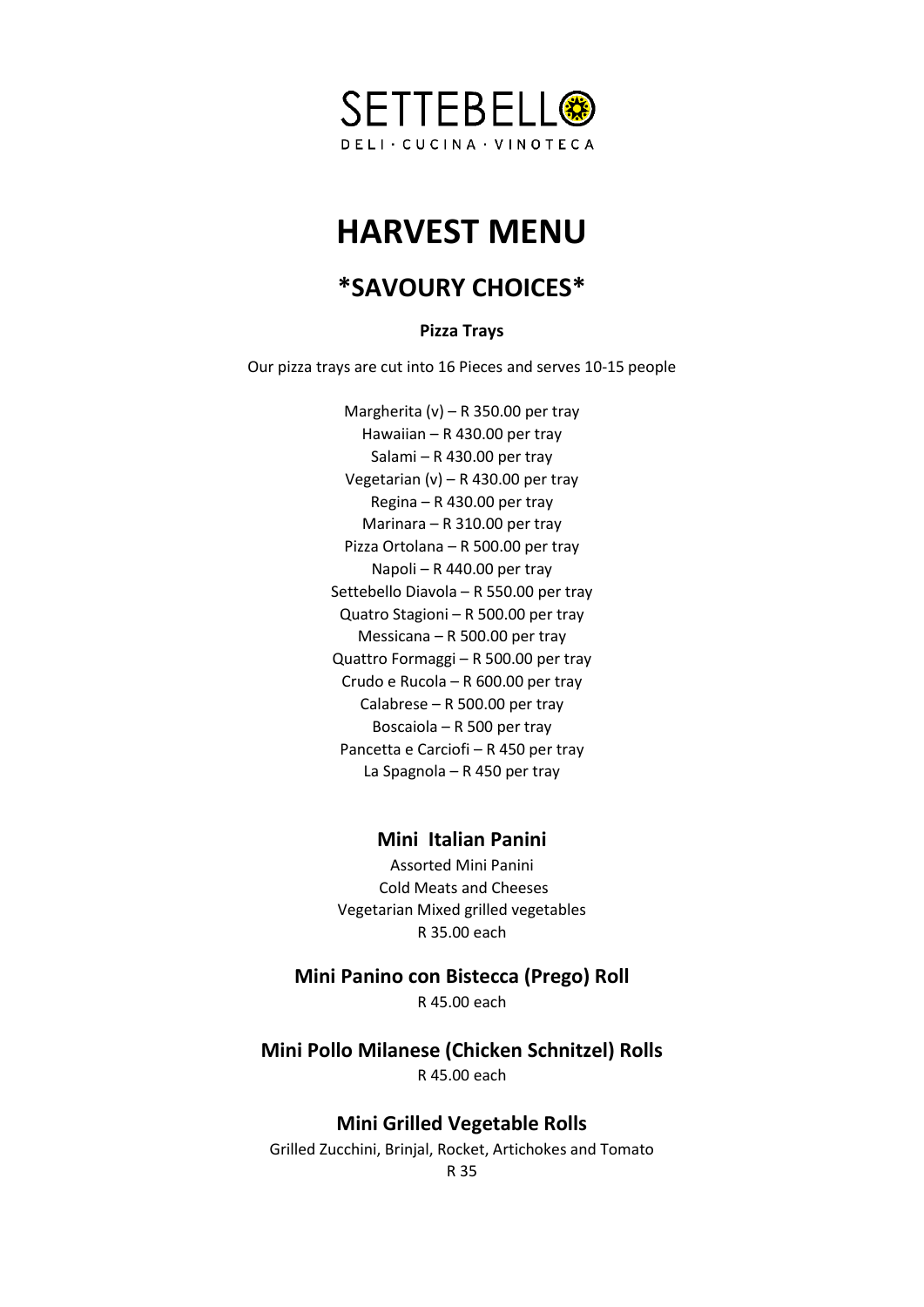#### **Potato Croquette**

Rolled mashed potato and egg, crumbed and deep fried until golden brown R 20.00 each

#### **Bruschetta (v)**

Toasted homemade ciabatta served with tomato and onion topping, Zucchini Topping Melanzane Tapenade R 18.00 each Parma Ham Topping R 20.00 each

#### **Arancini**

Risotto Balls with Bolognese, mozzarella, ham and peas crumbed and deep fried until golden brown.

Or Braised Beef Or Mushroom Risotto R 25.00 each

#### **Meat Balls**

Authentic Italian meatballs R 18.00 each

# **Caprese Skewers (mini) (v)**

Bocconcini, Rosa Tomato and basil skewer R 12.00 each

# **Parma Ham and Melon Skewers**

\*when in season\* R 16.00 each

#### **Crumbed Chicken Drumstricks**

Delicious and juicy crumbed drumsticks, deep fried until golden brown R 20.00 each

#### **Fritto Misto di Pesce (Individual Platted)**

Deep fried Prawns, Calamari and Hake R 50

#### **Prawn Skewers**

Four small prawns skewered and grilled R20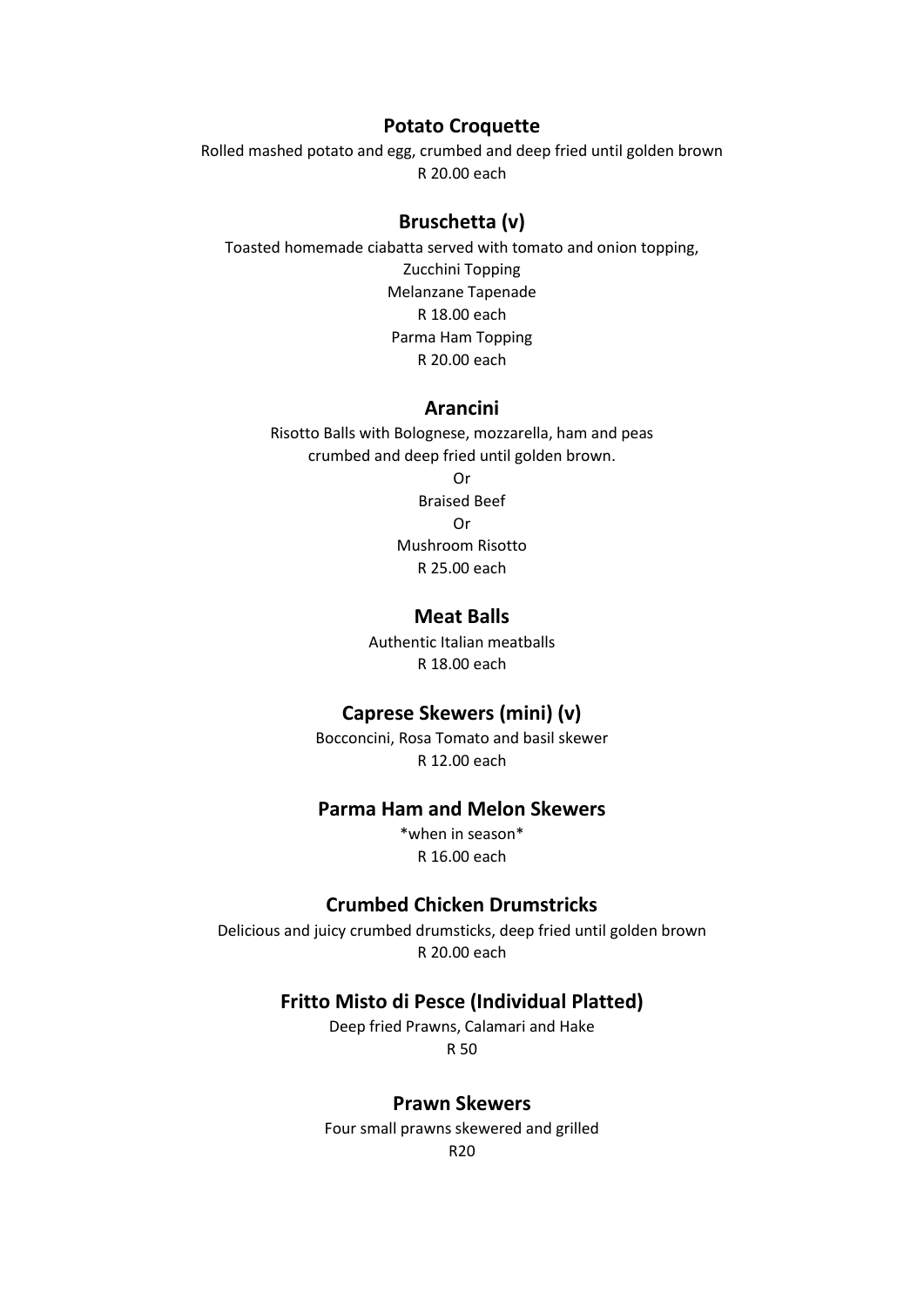**Carne Picante**

Cubes of beef and chorizo marinaded in our Settebello Spicy Sauce R 25

#### **Insalata di Polpo**

When available Served Cold, Fresh Octopus in a delicious Lemon, Garlic and Parsley Dressing R35

# **\*SWEET CHOICES\***

# **Fruit Platter**

R 430.00 per platter

### **Fruit Skewers**

R 28.00 per skewer

# **Italian Cannoli**

Mini – R 28.00 each Standard Size – R 35.00 each

# **Crostoli/Frappe**

Deep fried "bow tie" dusted with icing sugar served on a platter R 100 per platter (500g biscuits)

#### **Mini Panna Cotta**

A creamy Italian vanilla pudding served with a mixed berry compote', served in a glass

R 28.00 each

### **Mini Tiramisu'**

Layers of Savoiardi biscuits soaked in espresso coffee and liqueur with mascarpone and cacao. R 28.00 each

#### **Mini Custard Tart**

Short crusted pockets filled with Italian custard R 28.00 each

# **Crema di Limone**

A lemon cream dessert served in a glass R 25.00 each